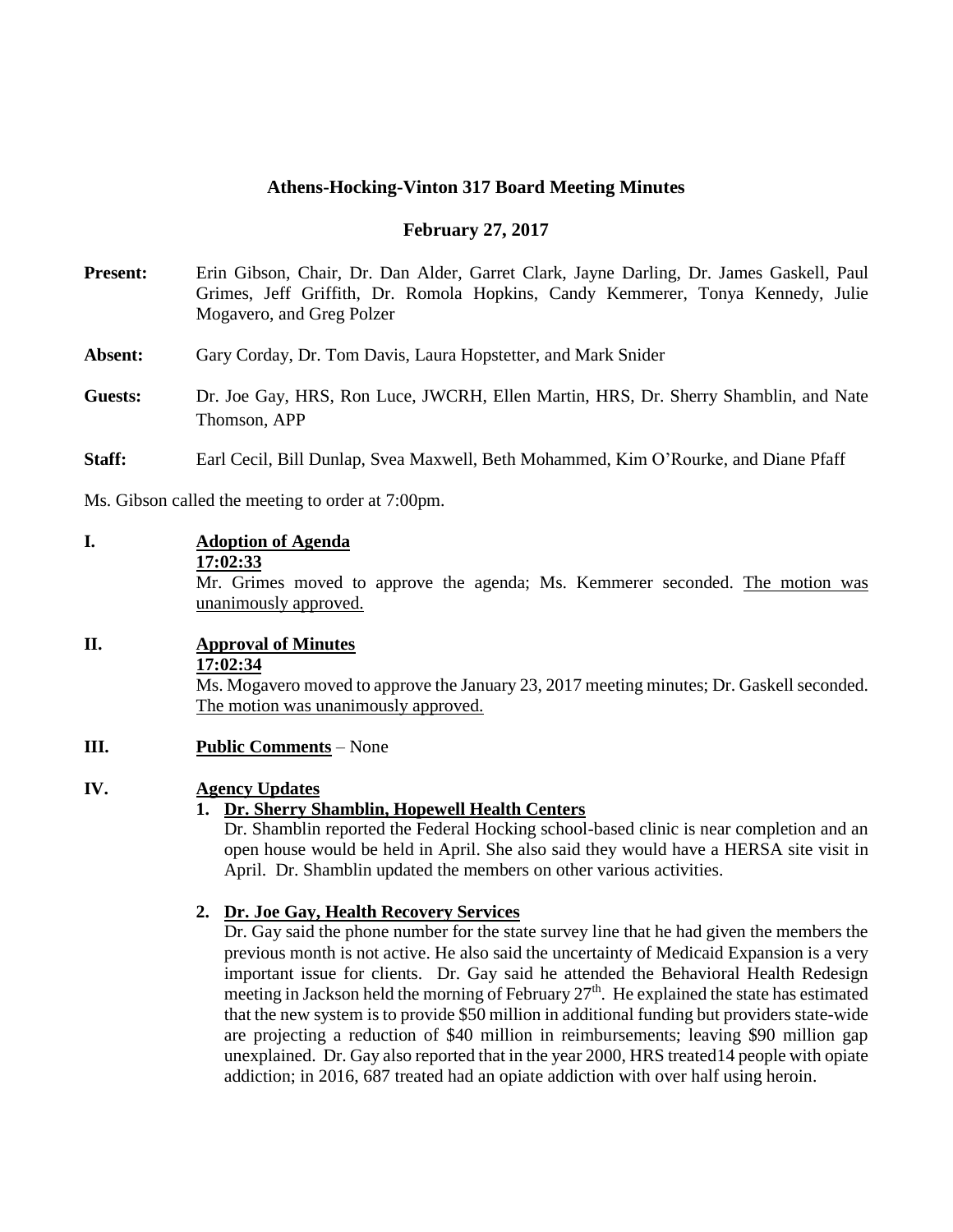#### **3. Nate Thomson, Athens Photographic Project**

Mr. Thomson said Peer Support organizations are working well together. He also reported on the progress of their new facility.

# **V. Staff Updates**

# **1. Bill Dunlap, Deputy Director**

Mr. Dunlap briefly discussed the Behavioral Health Redesign meeting held the morning of February  $27<sup>th</sup>$ . He also discussed applying for a grant for syringes for a needle exchange program created through the Athens County/City Health Department. Mr. Dunlap also updated the members on the CARA project.

## **2. Diane Pfaff, Community Services Manager**

Ms. Pfaff presented a video regarding Trauma Informed Care. She also reported that the Homeless Region 17 was awarded a \$2 million grant for youth homelessness.

## **3. Earl Cecil, Executive Director**

Mr. Cecil discussed the Redesign meeting and said the state will move to national standard codes and was planning to go live on July 1, 2017; however, providers stated that they are not ready to go live as IT systems need updated and tested and service delivery methods reworked. Mr. Cecil also updated the members on the GOSH system which will replace MACSIS on April 1<sup>st</sup>. He also said the first round OHF partnership agreement would end on June  $30<sup>th</sup>$  and there will be a needs assessment meeting on April  $4<sup>th</sup>$  for the second OHF funding cycle. Mr. Cecil gave a brief update on the Stepping Up (Jail Diversion) project.

## **VI. Executive Committee Report**

#### **Executive Director Evaluation and Compensation 17:02:35**

Ms. Gibson requested an Executive Session to discuss the executive director evaluation and compensation. Ms. Mogavero moved to go into Executive Session to discuss the executive director evaluation and compensation; Mr. Grimes seconded. A roll call vote was called with the following results: Ms. Gibson, Yes, Dr. Alder, Yes, Mr. Clark, Yes, Ms. Darling, Yes, Dr. Gaskell, Yes, Mr. Griffith, Yes, Mr. Grimes, Yes, Dr. Hopkins, Yes, Ms. Kemmerer, Yes, Ms. Kennedy, Yes, Ms. Mogavero, Yes, Mr. Polzer, Yes, The motion was unanimously approved. Executive Session began at 7:48pm. Ms. Gibson announced that the board was out of executive session at 8:01pm.

## **17:02:36**

The Board discussed the executive director's evaluation. Dr. Hopkins moved to approve the executive director evaluation as submitted; Mr. Polzer seconded. The motion was unanimously approved.

## **VII. Old Business**

# **1. NAMI Ohio Rehabilitation Facility**

## **17:02:37**

Mr. Cecil gave an update on the funding progress for the facility. NAMI is requesting \$213,000 from OHFA and six of the seven area boards have committed \$70,000. He asked that the Board commit \$20,000 to the project which would bring the remaining balance